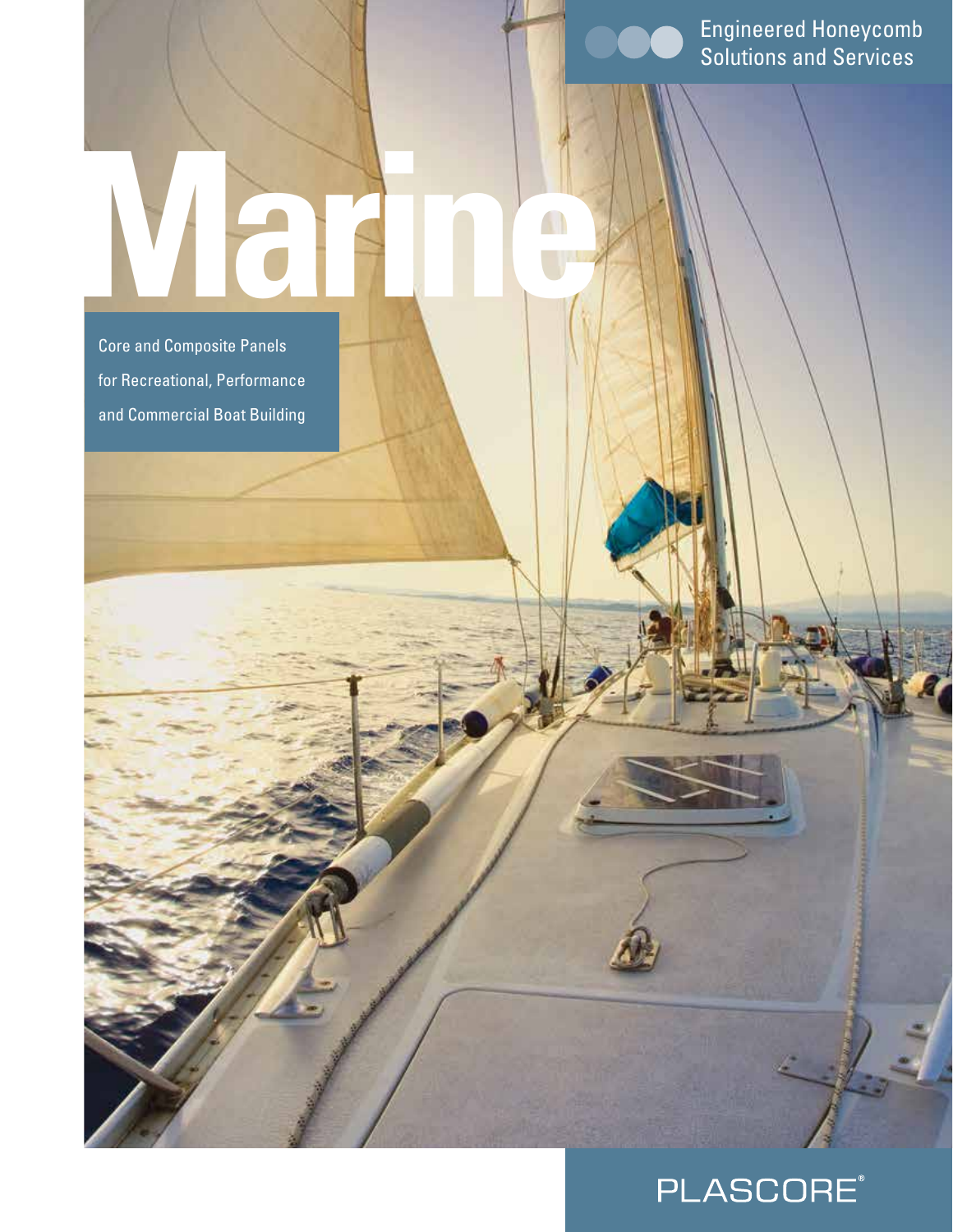# **Plascore Honeycomb Core**

# Makes Boat Structures Lighter, Stiffer, Stronger



Plascore's commitment to the marine industry is evident in our wide range of honeycomb cores, composite panels and assemblies engineered to meet the unique demands of naval architects and design and manufacturing engineers.

From high performance off-shore racers to the recreational runabout, Plascore honeycomb products offer superior strength-to-weight ratios, toughness, moisture and corrosion resistance for even the most demanding applications. These critical qualities are desirable for hulls, decks, bulkheads, stringers, bunks, covers, hatches and more. Low density options matched with superior mechanical properties make Plascore honeycomb products more desirable than traditional balsa and foam products. Providing high strength and stiffness characteristics during normal loading conditions, the shear failure mode of the honeycomb allows it to continue to function after its yield strength has been exceeded. Unlike some competitive core materials, immediate loss of function does not occur.

Whether you need high performance Nomex®, Kevlar®, Aluminum or the popular, user-friendly Polypropylene (PP) Honeycomb, Plascore can provide the honeycomb solution that delivers maximum performance and value for your application.

## **Plascore Honeycomb Core**  and Plascore Board<sup>"</sup> are:

- **• Light**
- **• Strong**
- **• Value Engineered / Cost-effective**
- **• Tough**
- **• Stable**
- **• Easy-to-Use**
- **• Moisture and Corrosion Resistant**
- **• Acoustical and Vibration Dampening**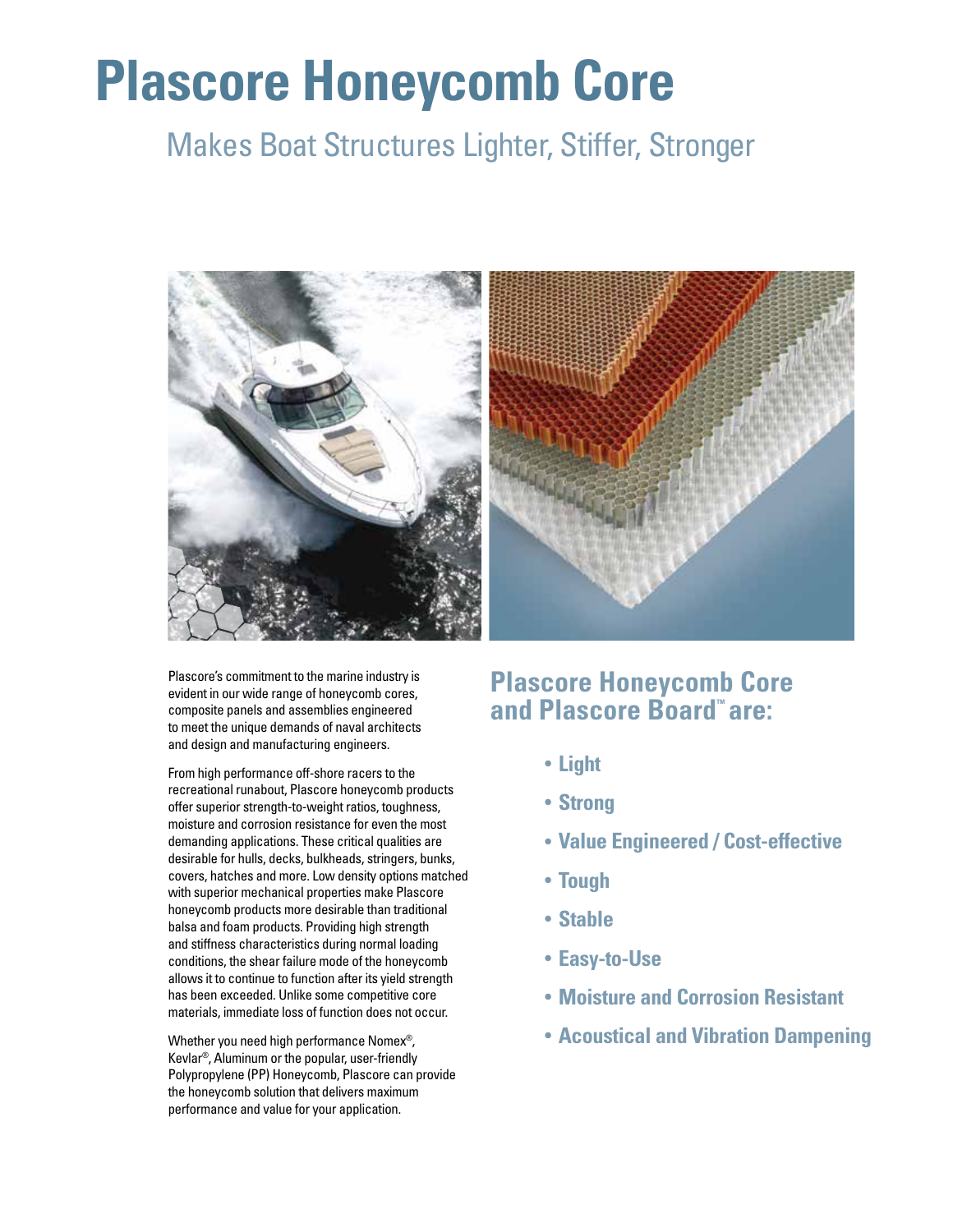# **Performance**



# **Exceptional Performance in Marine Applications** ່<br>ງ

## **Stronger and Lighter**

In simple terms, the core increases the flexural stiffness of a sandwich panel used in hulls, decks and bulkheads by effectively increasing the distance between the two stress skins, much like an I beam. Honeycomb cores also effectively provide shear resistance, a key component to overall flexural stiffness.

### SHEAR ST<mark>RENGT</mark>H



## **Stiffer and Lighter than Single Sheet Laminate**

The stiffness of honeycomb laminations and Plascore Board™ allows boat builders to use less material, reducing weight while increasing speed and cargo capacity. Stiffness increases exponentially compared to single sheet material. The use of honeycomb core(s) creates a dramatic increase in stiffness with very little weight gain.

### **RELATIVE STIFFNESS**

**1T 4T 8T**



Balsa

**SHEAR STRENGTH**

Data obtained through testing of Plascore Board PP4.0-85.

## **Save Weight and Money**

The best of both worlds: Plascore PP Honeycomb and Aluminum Honeycomb are not only lightweight cores, they are more cost-effective than balsa and foam and do not absorb water, while Nomex® and Kevlar®, typically used in racing boats for their aerospace qualities, are extremely light, with high temperature stability for prepreg applications. The value of each core must be weighed in a 'go-to-market' strategy: which core delivers the best performance, is most compatible and is readily available at a competitive cost for the specific application?



### **RELATIVE STIFFNESS FLEXURAL RESPONSE**



## **Continued Performance After Failure**

Most core materials respond similarly to stress under normal operating loads. As loading increases the core begins to flex to accommodate the increase in shear stress on the core. Unlike other core materials that reach an ultimate yield stress and fail catastrophically, honeycomb, and in particular Plascore PP Honeycomb, continues to respond and perform. This continued response indicates the ability of the honeycomb to absorb energy even after ultimate yield strength failure.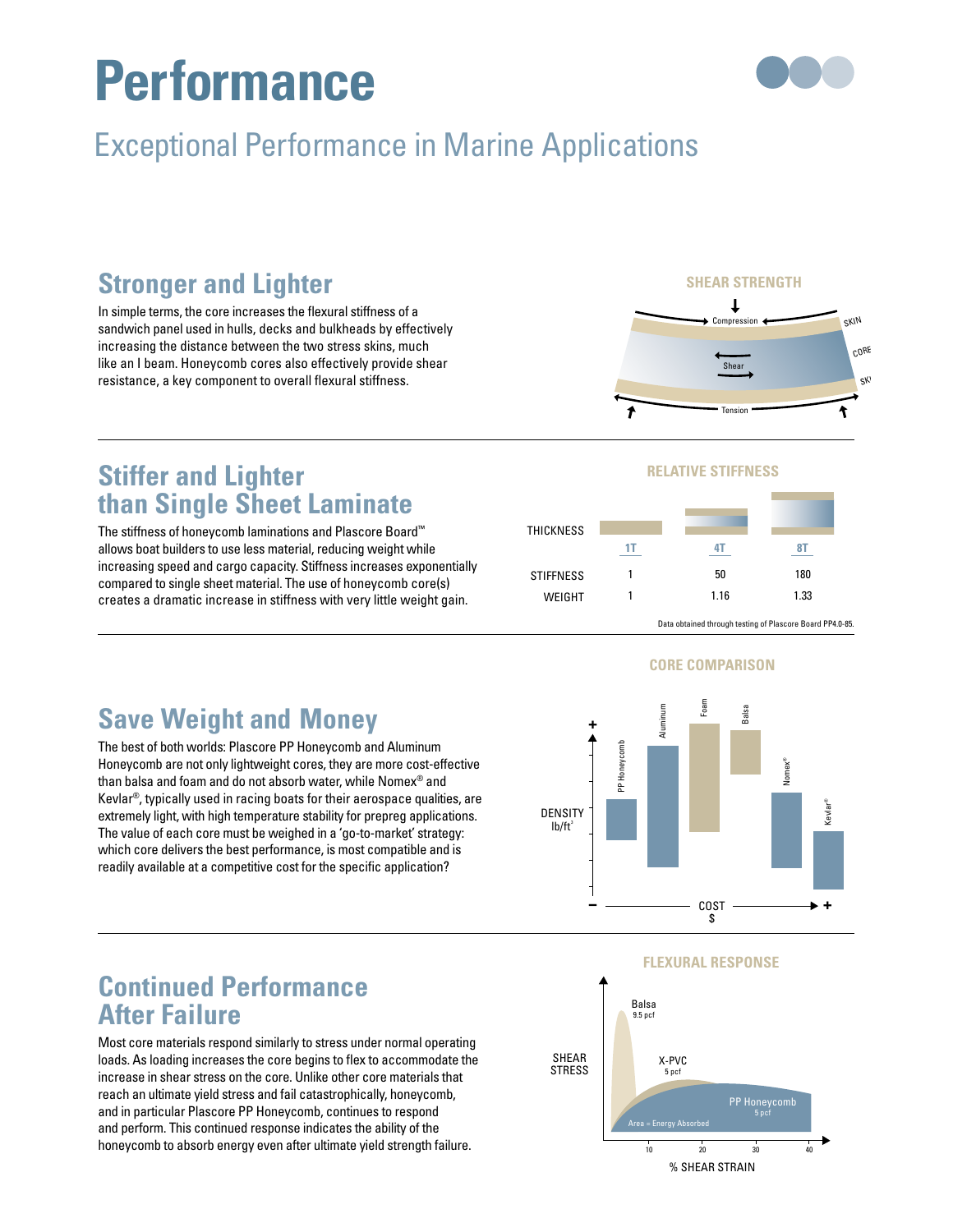# **Honeycomb Cores**

# Choose the Performance for your Application



### PP Honeycomb

A light, cost-effective polypropylene core preferred throughout the world in marine applications. Features a unique cell structure with three orientations vs. the two orientations common with other honeycomb. The result is a more uniform cell structure, without seams for greater uniformity and near isotropic performance. Available for open and closed molding processes.

### Nomex® Honeycomb (PN1)

Commercial grade aramid fiber honeycomb. Nomex® Honeycomb is used extensively in the high performance marine industry for sandwich construction in hulls and decks of some of the finest racing vessels around the world.

### Kevlar® Honeycomb (PK2)

Para-aramid fiber honeycomb. This next generation of honeycomb exhibits improved performance characteristics over Nomex® in strength-to-weight ratio, stiffness and fatigue.

### Aluminum Honeycomb (PCGA and PAMG)

Commercial and Mil-Spec Aluminum Honeycomb for prepregs applications. Both have the Plascore proprietary conversion coating that exhibits excellent corrosion resistance. The modulus of aluminum provides very high stiffness-to-weight ratios for the most demanding applications.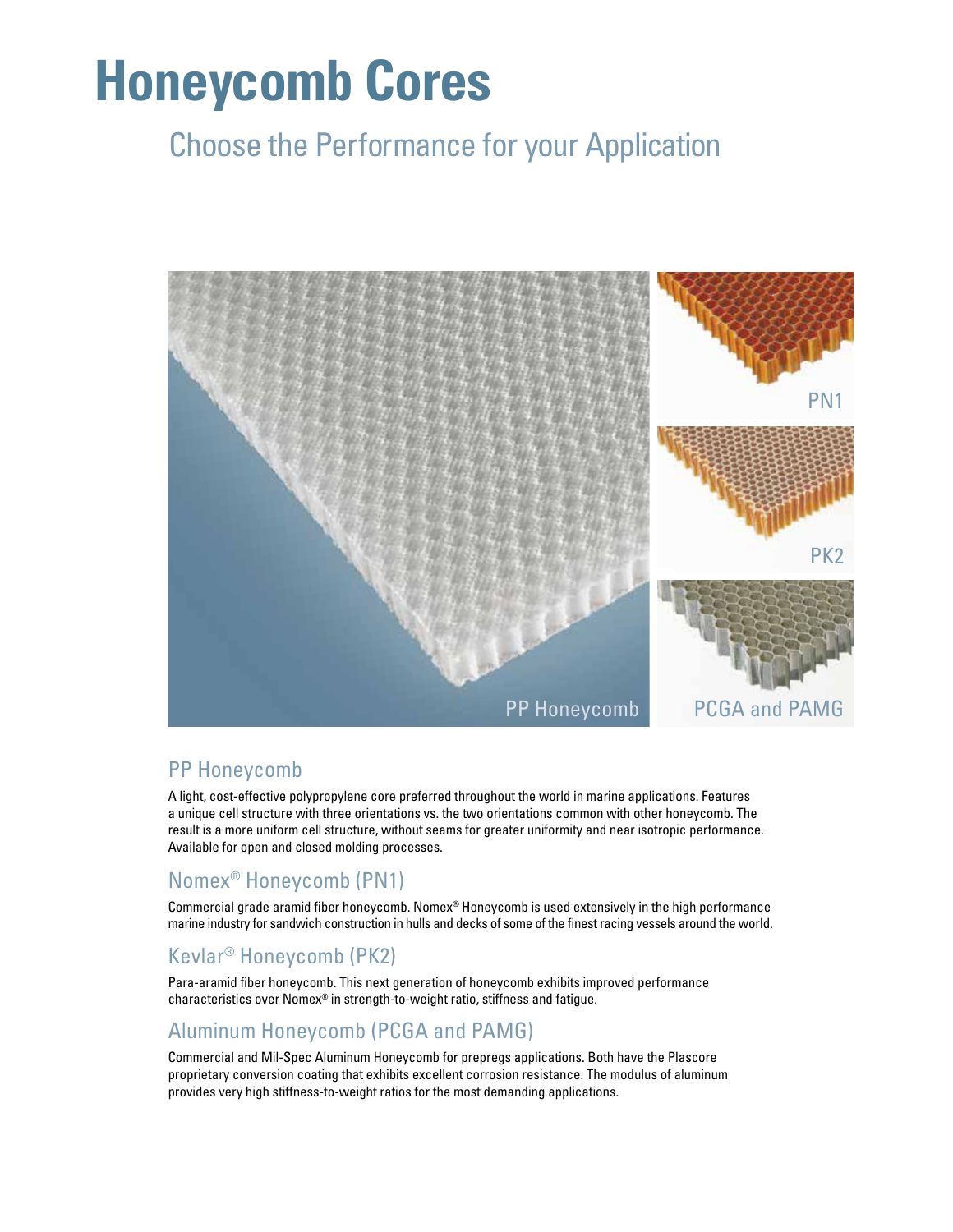# **Plascore Board™**



# Value Added, High Performance Composite Panels



Plascore Board™ is a stiff, lightweight panel designed to add strength to primary and secondary structures. . . while saving time and reducing labor on the production floor. Plascore Board is manufactured to tight tolerances and is easy to cut, shape and drill for cabinetry doors, hatches and shelving; easy to veneer or finish as a Class A surface. Available in a range of honeycomb cores with performance facings, Plascore Board offers an exceptionally high strength-to-weight ratio, making these value-added panels an ideal substitute for marine grade plywood in sub-paneling, bulkheads, decking/ ceilings, sun shades and swim platforms. Thermal and acoustical insulation is excellent; water absorption is minimal or non-existent.

Designed to add value in boat manufacturing, Plascore Board panels are available cut to a custom size or shape, or in a standard sheet size of 48" x 96" in a thickness of  $\frac{1}{2}$ ",  $\frac{3}{4}$ " and 1".

| Plascore Board™ Technical Data |                                                    |                                    |                  |    |               |                   |                                             |                                   |
|--------------------------------|----------------------------------------------------|------------------------------------|------------------|----|---------------|-------------------|---------------------------------------------|-----------------------------------|
| <b>PANEL ID</b>                | <b>SKIN</b>                                        | CORE                               | <b>THICKNESS</b> |    | <b>WEIGHT</b> |                   | <b>TYPICAL FLEXURAL*</b><br><b>RIGIDITY</b> |                                   |
|                                |                                                    |                                    | in.              | mm | $Ib/ft^2$     | kg/m <sup>2</sup> | $lb$ -in <sup>2</sup> /in<br>width          | $kN$ -cm <sup>2</sup> /m<br>width |
| PP4.0-85                       | .059"<br>Okume<br>Plywood                          | PP Honeycomb<br>4.0 <sub>pcf</sub> | 0.50             | 13 | 0.68          | 3.3               | 5600                                        | 6327                              |
|                                |                                                    |                                    | 0.75             | 19 | 0.77          | 3.8               | 13000                                       | 14688                             |
|                                |                                                    |                                    | 1.00             | 25 | 0.83          | 4.1               | 20250                                       | 22879                             |
| PP5.0-90                       | .014"<br>Glass-<br>Epoxy<br>w/ Peel Plv            | PP Honeycomb<br>5.0 <sub>pcf</sub> | 0.50             | 13 | 0.66          | 3.2               | 6250                                        | 7062                              |
|                                |                                                    |                                    | 0.75             | 19 | 0.74          | 3.6               | 13000                                       | 14688                             |
|                                |                                                    |                                    | 1.00             | 25 | 0.88          | 4.3               | 19500                                       | 22031                             |
| AA5.2-95                       | .018"<br>Glass-<br>Epoxy                           | Aluminum<br>Honeycomb<br>$5.2$ pcf | 0.25             | 6  | 0.53          | 2.6               | 1650                                        | 1865                              |
|                                |                                                    |                                    | 0.50             | 13 | 0.62          | 3.0               | 7750                                        | 8756                              |
|                                |                                                    |                                    | 0.75             | 19 | 0.69          | 3.4               | 17750                                       | 20054                             |
|                                |                                                    |                                    | 1.00             | 25 | 0.82          | 4.0               | 29000                                       | 32764                             |
| AA3.6-80                       | .020"<br>Aluminum<br><b>Epoxy Primer</b><br>Finish | Aluminum<br>Honeycomb<br>$3.6$ pcf | 0.25             | 6  | 0.79          | 3.9               | 5375                                        | 6073                              |
|                                |                                                    |                                    | 0.50             | 13 | 0.84          | 4.1               | 22000                                       | 24856                             |
|                                |                                                    |                                    | 0.75             | 19 | 0.94          | 4.6               | 44000                                       | 49711                             |
|                                |                                                    |                                    | 1.00             | 25 | 1.01          | 4.9               | 71000                                       | 80216                             |

\*Data obtained through testing in accordance with ASTM C393/C 393M-06 at a Four-Point, Quarter-Point Loading configuration and span of 20", width 3", except .25"T @ 1.5" width.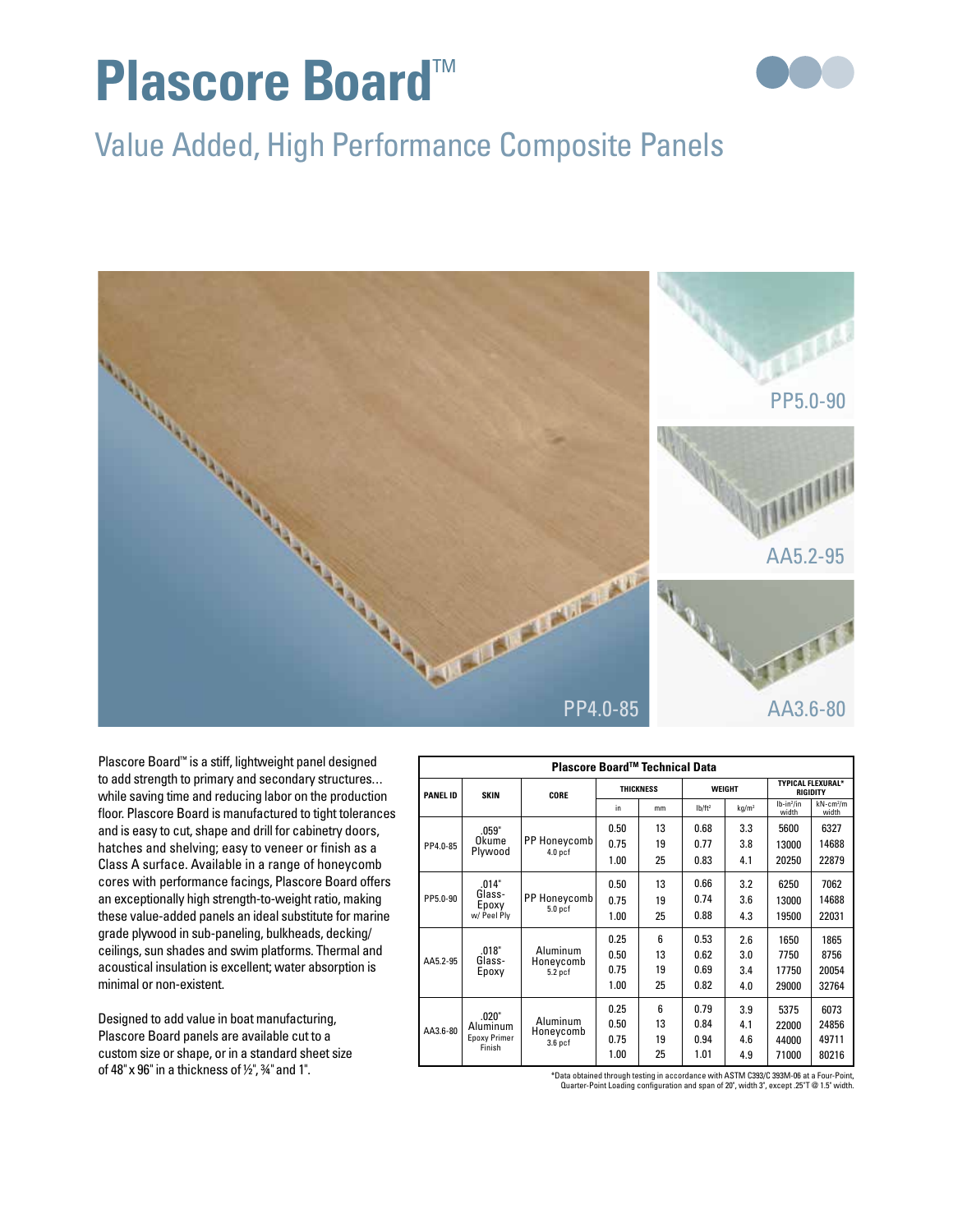# **Cores for your Process**

# Including PP Honeycomb for Open and Closed Molding





Plascore honeycomb products come in a variety of sizes, densities and forms that make it efficient for the user. Plascore honeycomb can also improve your manufacturing process by reducing handling and additional material costs.

Plascore PP Honeycomb is ideal for high volume boat manufacturing. It is easily handled and shaped to fit most open mold processes. The non-woven surfacing veil provides a bondable substrate that minimizes resin consumption. Plascore PP Honeycomb can also be provided with a non-porous film layer under the non-woven for standard vacuum bagging processes. Composite surfacing material is also available, making it compatible with closed molding processes like Lite RTM or Closed Cavity Bag Molding. Plascore PP Honeycomb can be provided scored for easy placement and cuts quickly and easily with a razor or knife.

High performance Aluminum, Nomex® and Kevlar® Honeycomb are ideal for processes utilizing prepregs and high temperature curing resin systems. The heat stability and superior mechanical properties of these honeycomb cores are a natural for the extreme demands of processes requiring high heat. These honeycomb cores can be overexpanded for easy draping to contoured shapes.

Plascore composite panels and assemblies provide the user with efficient, ready-to-use sandwich panels. Ideal sub-panels for doors, shelves, bunks, hatches and covers, Plascore composite panels and assemblies come ready to be finished by the end user.

### **Plascore Honeycomb Products – Process and Material Compatibility**

### **Open Molding**

#### **Vacuum Bag**

### **Closed Molding**

- Wet Lay Up
- Chopper Spray Gun
- 
- Infusion **–** Lite RTM
	- **–** Closed Cavity Bag Molding

#### **Materials**

- Epoxy
	- Polyester
- Urethane • Prepregs – Glass
	- Vinyl Ester
- Carbon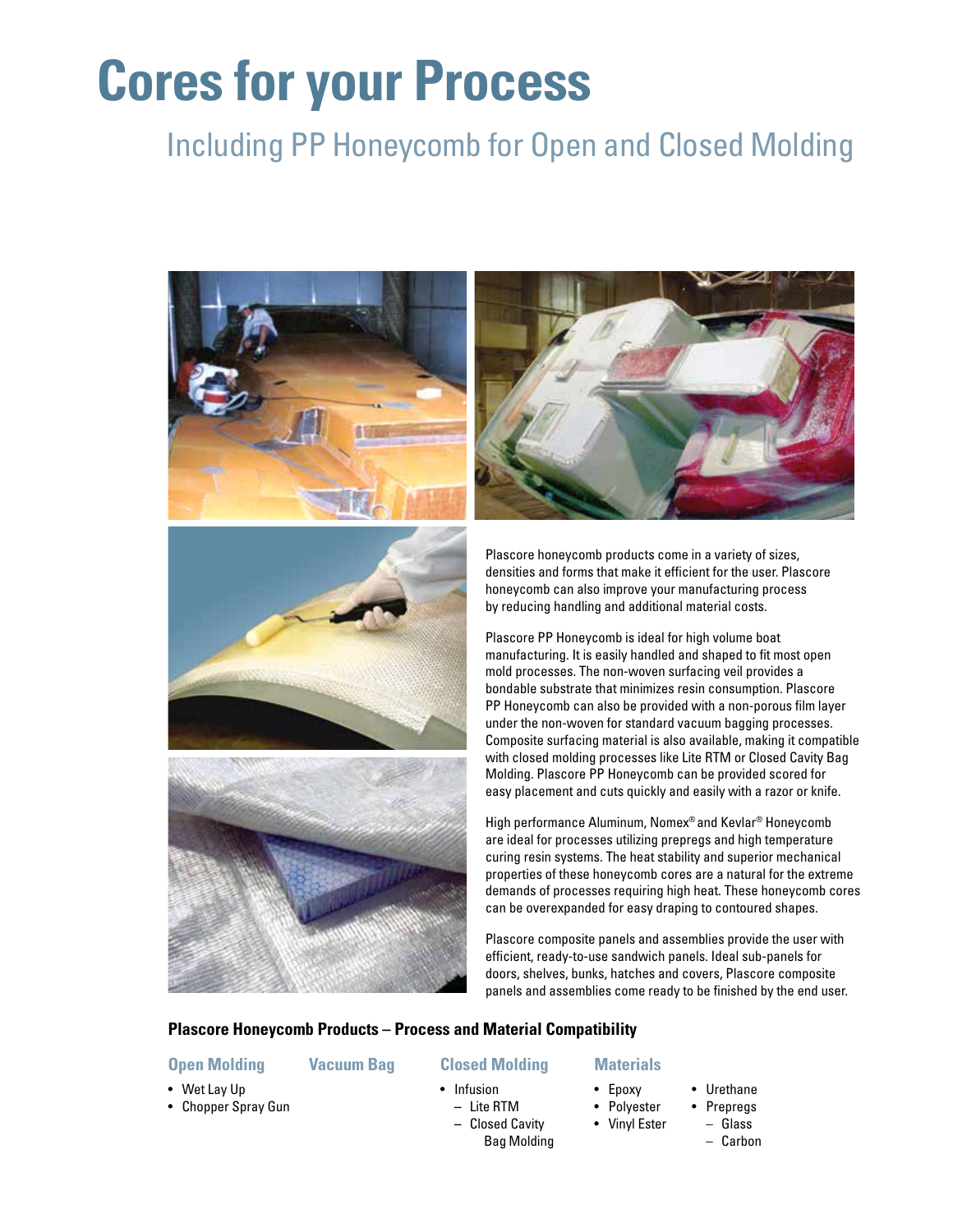# **Value Added**



# Custom Assemblies and Kit Cuts



Plascore Board offers the user a ready to use sandwich panel for Primary (Decks and Bulkheads) Structures as well as Cabinets, Hatches, Bunks and Shelving with minimal weight gain.

### **Plascore custom panel structures deliver:**

- High strength to weight benefits
- Built in and added fasteners, latches, connectors and more
- Custom surface finishes
- Exceptional quality

Plascore manufacturing capabilities include CNC Machining, Cold and Hot Laminating, Welding, Finished Edges, Adhesive Bonding and Assembly, Powder Coating, Forming, Destructive and Non Destructive Testing.

From bow to stern, luxury to runabout, honeycomb core outperforms traditional materials such as plywood, balsa or foam in production boat manufacturing. Boat designers also turn to Plascore for high performance Aluminum and Nomex® Honeycomb in engineering one-off power and sail racing boats.





### **Kit Cuts**

Plascore Kit Cuts are patterned to your exact dimensions, packaged for the production floor and numbered for your lay up in the mold configuration. Kit Cuts reduce build times and labor costs, while eliminating hand-cutting and time consuming trimming. The build cycle is faster and more accurate. Plascore produces Kit Cuts to your Catia, SolidWorks or AutoCAD files.

- Finished Size and Ready to Use
- Accurate and Repeatable
- High quality cut edges
- Speed Manufacturing Time
- Improve Material Yield
- Help Reduce Inventory